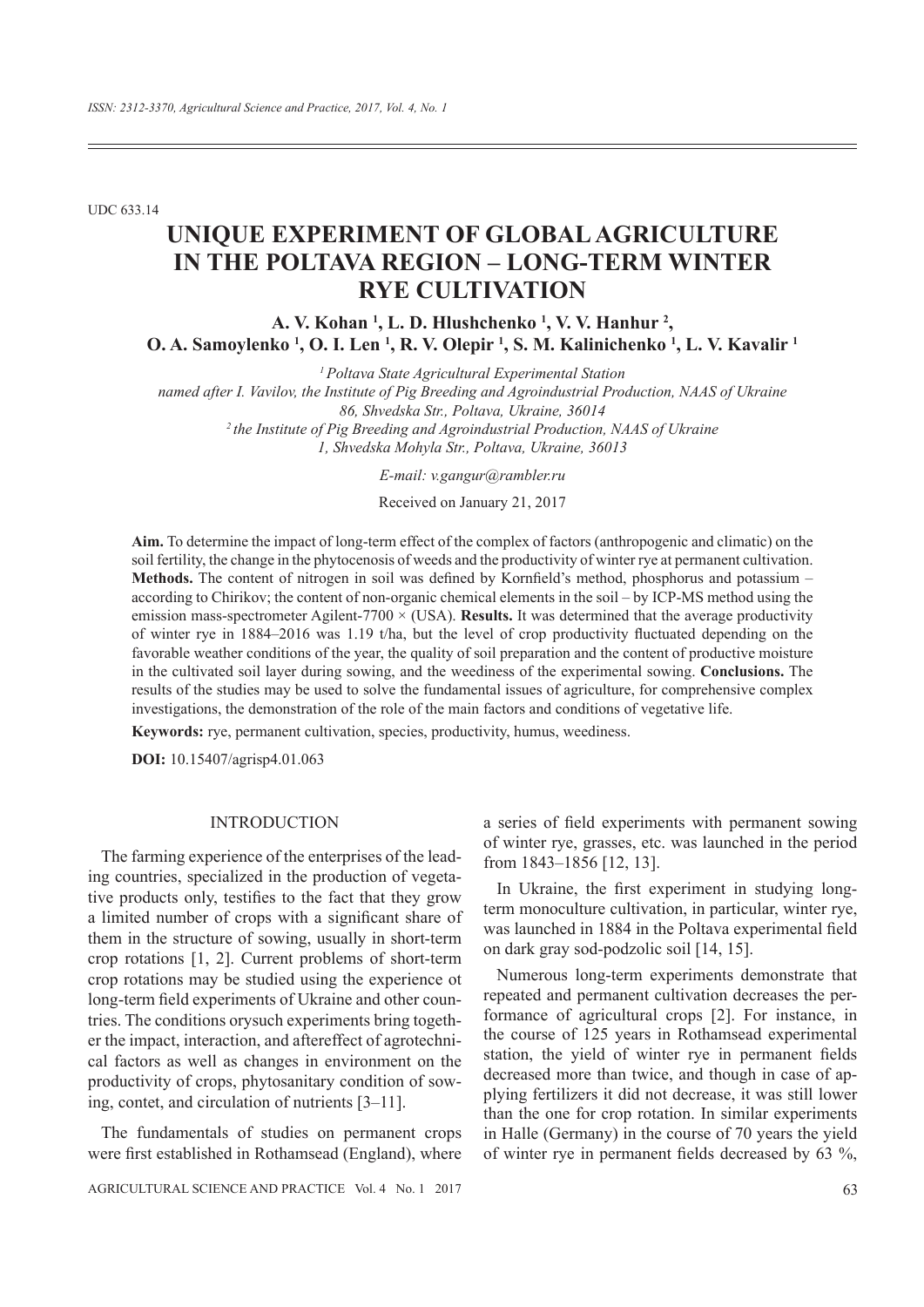and in the experiments in Chartoryia experimental field (Zhytomyr region) in permanent fields with fertilizers the yield decreased by 32 % compeding to the crop rotation [16].

The research of Lebed [17] established the possibility of repeated cultivation of corn in crop rotations using the same field ane even long-term cultivation (up to 26 years) on the same plots. The best crop to interrupt the continuity of corn in the Steppe was peas, a worse one – barley, sunflower had the middle position between them. The studies demonstrated that the interruption of corn permanence with other crops of the rotation had positive effect only in the year of direct application of this measure.

In a number of cases the reason for the decrease in the crop performance while permanently cultivating these crops was the occurrence of conditions, favorable for the development of pests and agents of diseasese specific for this crop, as well as for the deterioration of the nutrient regime of the soil due to one-sided removal of macro- and microelements from it [18–21]. On the other hand, the growth and performance level of the monoculture were negatively affected by the root exudates of the very plants and the microbial products of soil microorganisms.

The aim of the study was to determine the impact of the long-term action of a complex of factors (anthropogenic, climatic) on soil fertility, the change in phytocenosis of weeds and productivity of permanently cultivated winter rye.

## MATERIALS AND METHODS

The experiment in permanent cultivation of winter rye in the Poltava experimental field was launched at the area of 0.4 ha of dark gray sod-podzolic heavy loam soil in 1884. The agrotechnology remained unchanged during the whole study period. Every year aftee harvesting, the soil is tilled with heavy disc tillers, and 7–10 days later the soil is tilled at the depth of 22–25 cm with its simultaneous packing. The grubbing with tillers is applied along with the growth of weeds. Presowing grubbing with tillers and sowing of winter rye with subsequent soil packing is conducted in the second decade of September. No fertilizers or chemical agents tt control weeds, diseases, and pests are used. The experiment has no repeats. In the course of the whole historical period, 9 varieties of winter rye have been sown.

Until 1930, the norm of sowing seeds was 90 kg/ ha. From 1930 till 1972, the plot was divided into two parts; the norm of sowing winter rye in the first one was the same (90 kg/ha), and that in the second one was 150 kg/ha. The average yield in 43 years for the norm of sowing 90 kg/ha was 1.11 t/ha, and that for 150 kg/ha – 1.25 t/ha. Since 1972 a modern norm of sowing was introduced – 6 million viable seeds per hectare. The seeds are updated every year. The variety is changed onlr when the previous one becomes disposable.

| Variety             | Period of<br>cultivation, years<br>(duration in years) | Average yield,<br>t/ha | Meteorological indices, averaged by periods |                       |                                                  |  |  |
|---------------------|--------------------------------------------------------|------------------------|---------------------------------------------|-----------------------|--------------------------------------------------|--|--|
|                     |                                                        |                        | Amount of annual<br>precipitation, mm       | Air temperature<br>°C | Amount of<br>precipitation for<br>April-July, mm |  |  |
| Probshteynske       | 1885–1907 (23)                                         | 1.05                   | 459                                         | 7.3                   | 245                                              |  |  |
| Poltavske           | $1908 - 1910(3)$                                       | 1.37                   | 412                                         | 7.1                   | 212                                              |  |  |
| Petkuske            | $1911 - 1960(50)$                                      | 1.13                   | 509                                         | 7.1                   | 270                                              |  |  |
| Kharkiyske 194      | $1961 - 1964(4)$                                       | 0.93                   | 417                                         | 7.6                   | 208                                              |  |  |
| Kharkivske 55       | $1965 - 1982(18)$                                      | 1.51                   | 595                                         | 7.6                   | 275                                              |  |  |
| Kharkiyske 78       | 1983-1992 (10)                                         | 1.58                   | 544                                         | 7.7                   | 274                                              |  |  |
| Kharkivske 88       | $1993 - 1998(6)$                                       | 1.15                   | 590                                         | 7.7                   | 276                                              |  |  |
| Kharkivske 95       | 1999–2009 (11)                                         | 0.89                   | 584                                         | 8.9                   | 236                                              |  |  |
| Khamarka            | $2010 - 2016(7)$                                       | 1.27                   | 586                                         | 9.2                   | 251                                              |  |  |
| HCP <sub>0.95</sub> |                                                        | 0.34                   |                                             |                       |                                                  |  |  |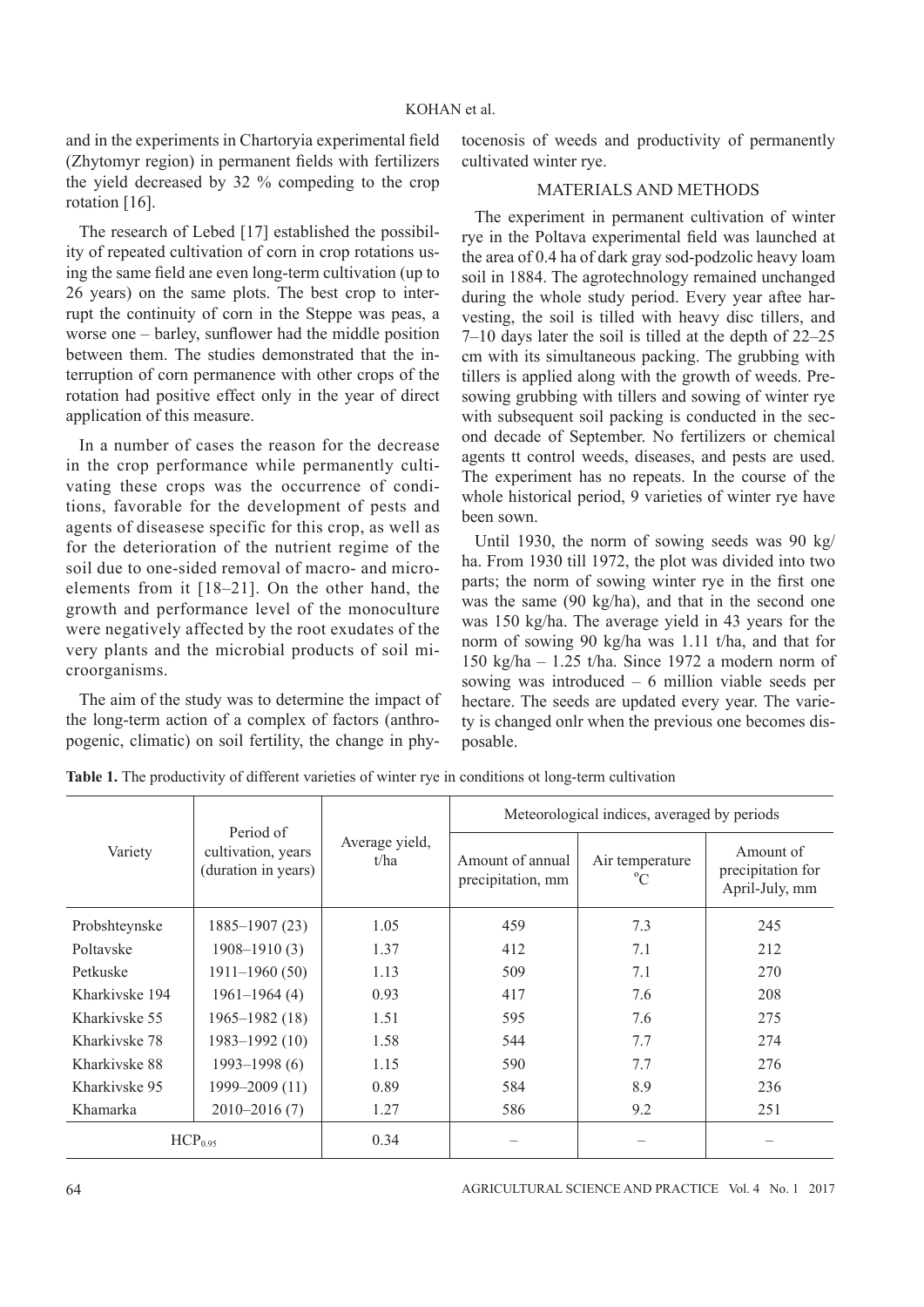The content of nitrogen in soil was defined by Kornfield's method, phosphorus and potassium – according to Chirikov; the acidity  $(pH)$  – by the potentiometric method in salt suspension; the hydrolytic acidity –  $ac$ cording to Kappen-Hilkevitch. The determination of the composition and content of non-organic chemical elements in the experimental soil samples was conducted in the Institute of Plant Physiology and Genetics, NAS of Ukraine, by ICP-MS method using the emission mass-spectrometer Agilent-7700  $\times$  (USA).

## RESULTS AND DISCUSSION

Despite the fact that while growing winter rye, its varieties were replaced with more modern ones (with higher genetic potential of performance), the crop productivity on dark gray sod-podzolic soil, lean in nutrients, did not depend on this factor considerably (Table 1). On average, during the years of cultivating different varieties of winter rye, the lowest yield was registered for Kharkivske 95 variety (0.89 t/ha), and the maximal yield – for Kharkivske 78 variety (1.58 t/ha).

The data analysis demonstrated that there was no clear correlation between the performance level of different varieties of winter rye, the average amount of precipitation for the year or for the spring-summer period.

Thus, if during the first  $23$  years of studies (1885– 1907), at the average annual precipitation of 459 mm, the yield of winter rye grain of Probshteynske was 1.05 t/ha, in the following three years (1908–1910) and 50 years (1911–1960) though the varieties Poltavske and Petkuske showed higher yield (1.37 and 1.13 t/ha, respectively), this increase was not in direct proportion to the amount of precipitation for these periods (412 and 509 mm, respectively).

The maximal productivity of winter rye was observed in 1887 – 2.38 t/ha (Probshteynske variety), it was somewhat smaller in 1970 – 2.28 t/ha (Kharkivske 55 variety) and in 1991 – 2.26 t/ha (Kharkivske 78 variety). The minimal yield of winter rye was registered in 1954 – 0.15 t/ha (Petkuske variety) and in 2016 – 0.16 t/ha (Khamarka variety). The average yield of winter rye grain for 132 years of studies was 1.19 t/ha.

The content of highly digestible nutrients is a dynamic index, but its changes occur at a relatively stable level. For instance, if in 1964 the content of mobile phosphorus and exchange potassium in the 0–10 cm soil layer was 131 and 123 mg per 1,000 g of soil, according to Chirikov, 26 years later (in 1990) the values of the abovementioned indices remained almost unchanged and equaled 132 and 138 mg per 1,000 g of soil, respectively. According to the data of analytical studies in 2002, the content of mobile phosphorus and exchange potassium in the 0–20 and 21–40-cm layers of soil was 66 and 118, and 166 and 142 mg per 1,000 g of soil, while in 2014 the content of these nutrients changed and equaled 97 and 71, and 192 and 140 mg per 1,000 g of soil respectively.

The content of easily hydrolyzable nitrogen did not change considerably with the years. In particular, in 1964 and 1990, the content of this element in the 0–10 cm soil layer equaled 95 and 104 mg per 1,000 g of soil, respectively, and in 2002 and 2014 it was found to be at almost the same level in the 0-20-cm soil layer – 93 and 98 mg per 1,000 g of soil.

A similar regularity was observed regarding the content of general forms of nitrogen and phosphorus in

**Table 2.** The change in the content of a number of inorganic elements in soil in years of permanently cultivating winter rye

| Inorganic | Content of the element, µg/kg |       |       |  |  |
|-----------|-------------------------------|-------|-------|--|--|
| elements  | 1969                          | 1982  | 2014  |  |  |
| Li        | 31.2                          | 18.2  | 14.8  |  |  |
| Be        | 6.1                           | 3.2   | 2.2   |  |  |
| Na        | 185                           | 168   | 151   |  |  |
| Mg        | 3815                          | 3717  | 3710  |  |  |
| K         | 4997                          | 4869  | 5195  |  |  |
| Ca        | 3913                          | 3756  | 3706  |  |  |
| V         | 38.7                          | 40.0  | 36.7  |  |  |
| Cr        | 36.5                          | 36.5  | 35.0  |  |  |
| Mn        | 928                           | 856   | 833   |  |  |
| Fe        | 17785                         | 18439 | 17054 |  |  |
| Co        | 9.0                           | 9.2   | 8.7   |  |  |
| Ni        | 11.8                          | 9.8   | 8.4   |  |  |
| Cu        | 20.1                          | 17.7  | 20.2  |  |  |
| Zn        | 55.5                          | 50.2  | 56.2  |  |  |
| Ga        | 38.7                          | 38.7  | 36.2  |  |  |
| Rb        | 44.3                          | 41.6  | 41.3  |  |  |
| <b>Sr</b> | 32.7                          | 33.2  | 31.1  |  |  |
| Mo        | 1.2                           | 0.7   | 0.6   |  |  |
| Ag        | 0.4                           | 0.3   | 0.3   |  |  |
| Cd        | 0.4                           | 0.3   | 0.3   |  |  |
| Cs        | 3.1                           | 2.9   | 2.7   |  |  |
| Ba        | 148                           | 144   | 150   |  |  |
| T1        | 0.7                           | 0.4   | 0.3   |  |  |
| Pb        | 12.7                          | 12.7  | 13.1  |  |  |
| Bi        | 0.3                           | 0.2   | 0.2   |  |  |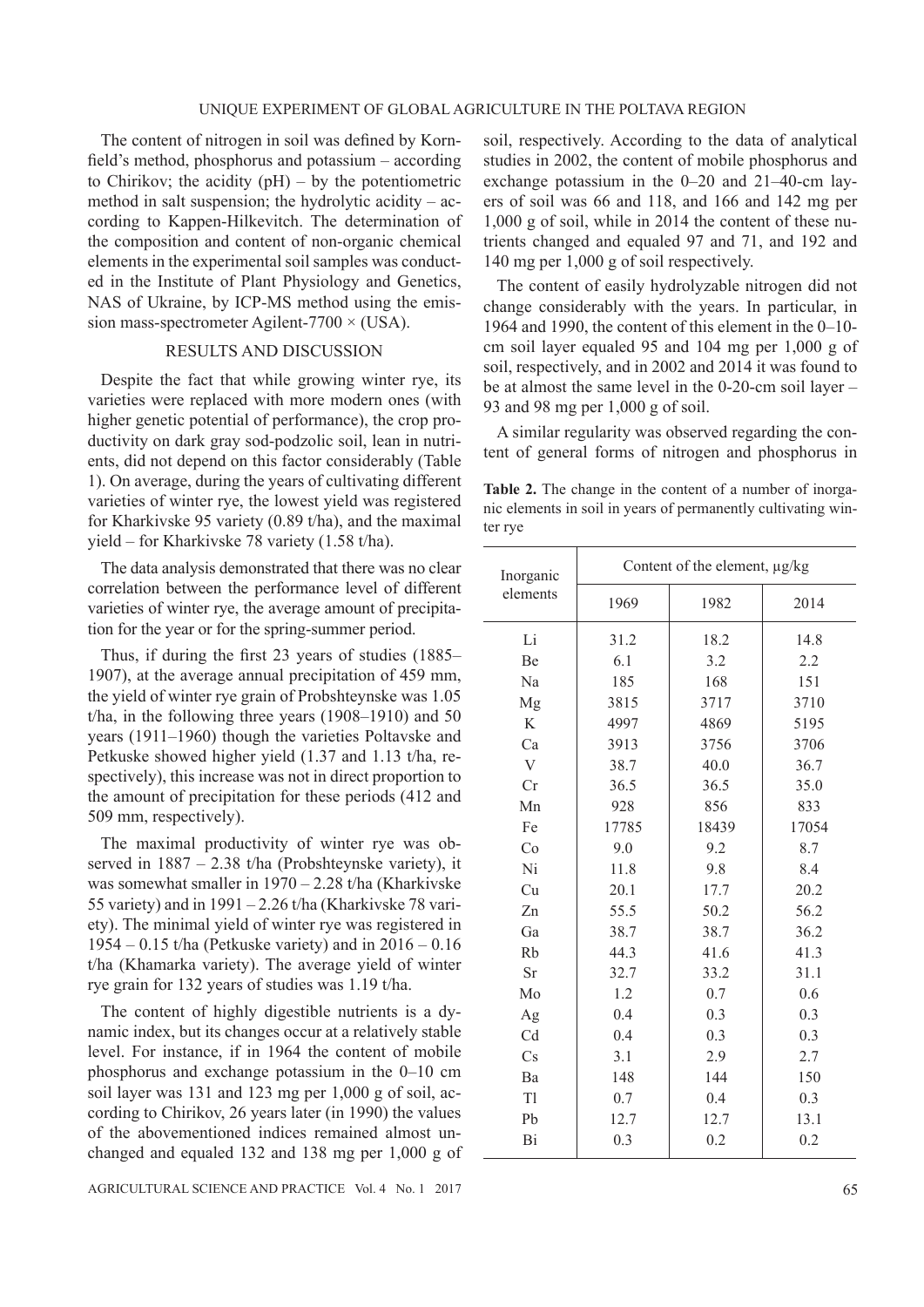# KOHAN et al.

soil. For instance, if in 2002 the 0–20 and 21–40-cm soil layers contained 0.141 % and 884 mg/1,000 g of general nitrogen and phosphorus, in 2014 the content of these elements almost did not change and was at the level of 0.148  $\%$  and 823 mg/1,000 g. Soil acidity was a less stable value during these years. For instance, in 1964 the pH value of the salt extract was 5.5 un., and hydrolytic acidity – 2.4 mmol/100 g of soil, in  $1981$  – 4.9 un. and 3.6 mmol/100 g of soil, respectively, in  $-$ 5.4 un. and 3.3 mmol/100 g of soil.

The laboratory analyses of soil samples demonstrate that the content of inorganic elements also changed during 1969, 1982, and 2014. In particular, during this period the content of Li, Mo, Tl, Be in soil decreased 2.1; 2.8; 2.3 and 2.8 times respectively, and that of Na, Cd, Ag,  $Bi - 1.2$ ; 1.4 and 1.6 times, whereas other nutrients were almost at the same level (Table 2).

The study of the dynamics in humus content in soil during the studies of permanent cultivation of winter rye allowed determining that in 129 years the loss of humus in the 0–20-cm soil layer was 0.53 %, or 131.5 t/ha (Table 3).

For instance, if in 1888 the content of humus was 2.83 %, in 1900 – it was 2.63 %, 1945 – 2.30 %,  $1948 - 2.15 \%$ ,  $1955 - 2.54 \%$ ,  $2001 - 2.47 \%$ ,  $2014 -$ 2.28 %, 2016 – 2.30 %. It should be noted that the index of humus content in soil is not a static value for the whole spring-summer period, so it changes in absolute values as well. This is confirmed by the results of agrochemical analyses of samples, selected at different times from the  $0-20$  cm soil layer of the fixed plots in 2015. For instance, if in April the humus content

was at the level of 2.52 %, in July this value decreased down to 2.22 %, and in September it increased to 2.6 %. These results are quite logical, as this index is affected by water and temperature regimes of the soil, which directly condition the intensity of hydrolysis and synthesis of organic matter therein. On the other hand, during different phases of development plants consume nutrients from soil with different intensity.

In recent years, there have been changes in qualitative indices of humus both in 0-20 and 21–40 cm layers of soil along with the ratio of carbon in humic and fulvic acids. For instance, if in 1964, according to the soil layer, this index was 1.15 and 1.26 un., in 1979 and 2012 – 0.93 and 1.16, and 0.93 and 0.99 un.

It is noteworthy that in absence of chemical protection the fields of winter rye were full of weeds, but during the study years the degree and prevailing species of segetal plants were changing (Table 4). The registration of weeds testifies to a considerable increase in their number: from 454 it/sq.m. on average in 2005–2007 to 607 it/sq.m. in 2008–2010. Among the dominating species of weeds there is a considerable increase in wild camomile (*Matrɿcarɿa perforata Merat.*) – from 79.9 to 218.5 it/ sq.m., or by 173.5 %, cornflower (*Centaurea cyanus L.*) – from 55.8 to 78.3 it/sq.m., field pansy (*Viola arvensis*  $Murr.$ ) – from 30.0 to 64.3 it/sq.m. The amount of less common weeds is in the range of 9.7–21.8 it./sq.m. In general, for three years of observations, the amount of weeds in the fields of winter rye increased by  $33.7 \%$ compared against the previous three years.

The observations proved the disappearance of a number of weeds, common for the late 19th century,

|                                                                 | Year           |           |          |           |          |           |  |
|-----------------------------------------------------------------|----------------|-----------|----------|-----------|----------|-----------|--|
|                                                                 | 1964           |           | 1979     |           | 2012     |           |  |
| Index                                                           | Soil layer, cm |           |          |           |          |           |  |
|                                                                 | $0 - 20$       | $21 - 40$ | $0 - 20$ | $21 - 40$ | $0 - 20$ | $21 - 40$ |  |
| Content of humus, %                                             | 2.35           | 1.76      | 2.26     | 1.84      | 2.33     | 1.81      |  |
| Organic carbon in soil                                          | 1.47           | 1.02      | 1.30     | 1.97      | 1.42     | 1.19      |  |
| Carbon in 0.1 n. $H_2SO_4$                                      | 0.066          | 0.056     | 0.095    | 0.072     | 0.088    | 0.069     |  |
| Carbon in $Na_4P_2O_3 + NaOH$                                   | 0.659          | 0.465     | 0.599    | 0.486     | 0.613    | 0.472     |  |
| Carbon in humic acids                                           | 0.353          | 0.258     | 0.288    | 0.261     | 0.307    | 0.234     |  |
| Carbon in fulvic acids                                          | 0.306          | 0.210     | 0.311    | 0.225     | 0.329    | 0.236     |  |
| The ratio of carbon in humic acids<br>to carbon in fulvic acids | 1.15           | 1.26      | 0.930    | 1.16      | 0.930    | 0.990     |  |

66 AGRICULTURAL SCIENCE AND PRACTICE Vol. 4 No. 1 2017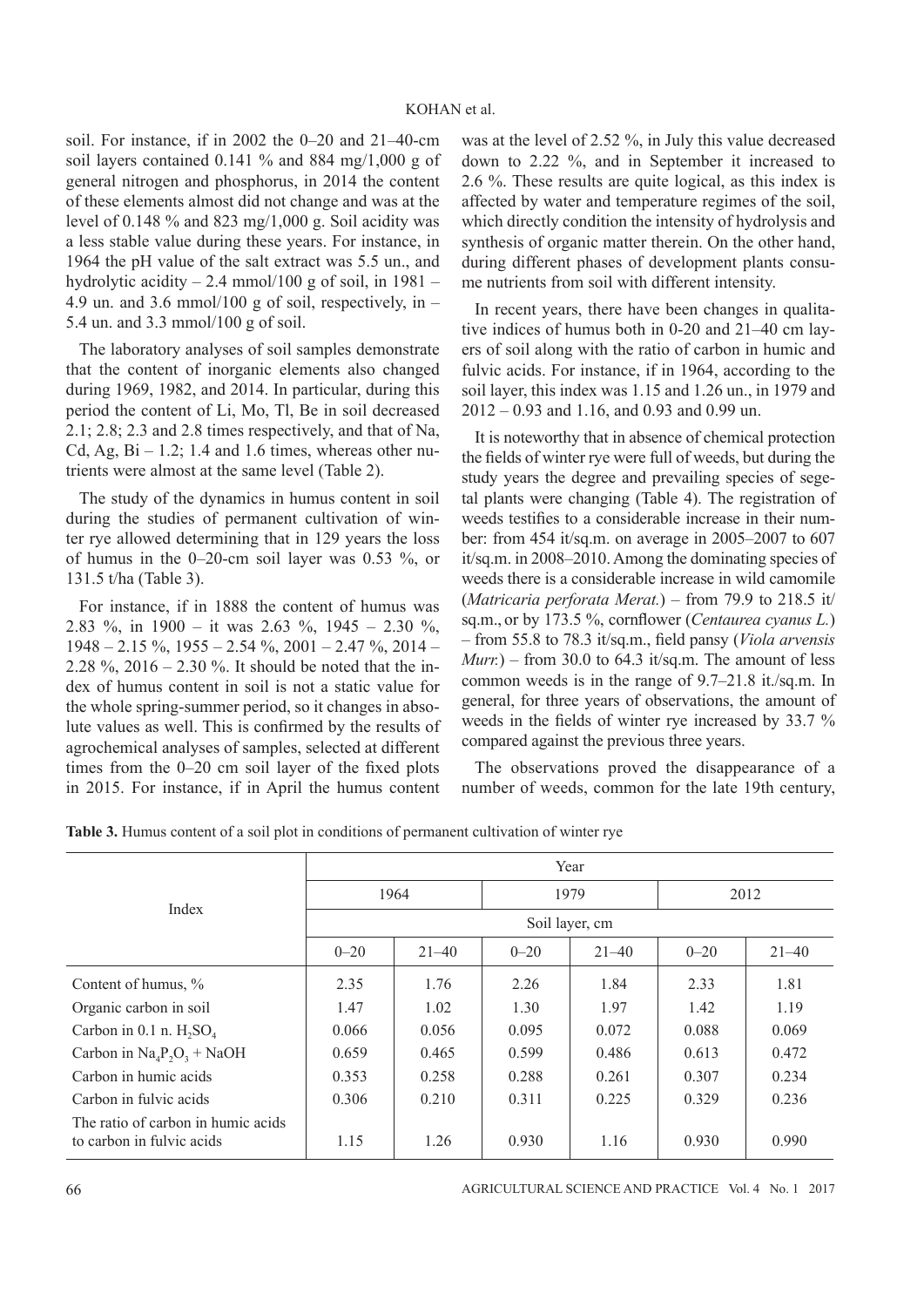# UNIQUE EXPERIMENT OF GLOBAL AGRICULTURE IN THE POLTAVA REGION

|                                                  | Distribution in years, % |          |      |          |      |      |
|--------------------------------------------------|--------------------------|----------|------|----------|------|------|
| Name of species                                  | 2005                     | 2006     | 2007 | 2008     | 2009 | 2010 |
| Wild garlic Allium ursinum L.                    | 16.5                     | 31.5     | 13.2 | $\theta$ | 13.0 | 19.4 |
| Wild camomile Matricaria perforata Merat.        | 21.0                     | 25.5     | 6.3  | 35.3     | 47.6 | 25.1 |
| Cow vetch <i>Vicia cracca</i> L.                 | 9.3                      | 12.4     | 8.5  | 7.7      | 5.9  | 4.5  |
| Cornflower Centaurea cyanus L.                   | 1.2                      | 4.5      | 31.3 | 16.0     | 3.7  | 19.0 |
| Hoary cress Lepidium draba L.                    | 2.6                      | 3.4      | 5.8  | 1.6      | 1.2  | 0.8  |
| Forking larkspur Delphinium consolida L.         | 1.7                      | 6.9      | 11.3 | 9.0      | 0.3  | 5.5  |
| Field pennycress Thlaspi arvense L.              | 18.2                     | 4.3      | 0.5  | 4.0      | 0.5  | 6.3  |
| Field pansy Viola arvensis Murr.                 | 7.9                      | 1.7      | 10.2 | 13.6     | 7.8  | 10.8 |
| Shepherd's purse Capsella bursa-pastoris L. Med. | 13.2                     | $\Omega$ | 0.8  | 1.5      | 3.0  | 0.3  |
| Other species                                    | 8.4                      | 9.8      | 11.7 | 11.1     | 16.7 | 8.2  |
| Total amount of weeds per 1 sq.m.                | 418                      | 580      | 364  | 543      | 640  | 638  |

**Table 4.** Species composition of weeds, dominating in conditions of permanent cultivation of winter rye

from the fields of permanent winter rye, including common corn-cockle *(Agrostemma githago* L*.*) and salsola (*Salsola* L.). At the same time the number of such weeds as cow vetch (Vicia cracca L.), field pennycress (*Thlaspi arvense L.*), cornflower *(Centaurea*) *cyanus L.)*, field pansy *(Viola arvensis Murr.)* decreased with the simultaneous slight increase in the amount of strict forget-me-not *(Myosotis micrantha Pall.)*, Forking larkspur *(Delphinium consolida* L*.*) and cleavers *(Galium aparine* L*.*).

### **CONCLUSIONS**

The Poltava long-term experiment in permanent cultivation of winter rye at the fixed plot for 132 years has surely not lost its relevance from the scientific point of view even nowadays. The results of such long-term studies are often used in solving the fundamental issues of agriculture, in deep complex studies, in the demonstration of the role of the main factors and conditions of vegetative life.

In conditions of long-term permanent cultivation of winter rye, there are considerable changes in segetal vegetation both in quantitative terms and species composition. During three years of observations (2008–  $2010$ ), the amount of weeds in the winter rye field increased by 33.7 % compared to the previous three years  $(2005–2007)$ . The dominating weeds in the fields are as follows: field pansy (*Viola arvensis*) – 10.7 % from the total amount of present species composition of weeds, wild camomile (*Matricaria perforata*) – 36.0 %, corn-À ower (*Centaurea cyanus*) – 12.9 %.

The average yield of winter rye grain in the experiment for 132 years of studies was 1.19 t/ha. The highest yield of winter rye  $- 2.38$  t/ha – was obtained in 1887 (Probstneynske variety), and the minimal yield – 0.15 t/ha (Petkuske variety) in 1954 and in 2016 – 0.16 t/ha (Khamarka variety). The level of performance of the crop depends on the level of favorable weather conditions of the year, the quality of soil preparation, and the content of productive moisture in the cultivated soil layer during sowing, as well as the amount of weeds in the field during the experiment.

The humus content in the 0–20 cm soil layer on the plot of permanent cultivation of winter rye in 1884– 2016 decreased by 0.53 % (the content in 1888 – 2.83 %, in  $2016 - 2.30$  %), so its loss in the soil was 131.5 t/ha.

### Унікальний дослід світового землеробства на Полтавщині – беззмінне вирощування жита озимого

А. В. Кохан<sup>1</sup>, Л. Д. Глущенко<sup>1</sup>, В. В. Гангур<sup>2</sup>,

О. А. Самойленко<sup>1</sup>, О. І. Лень<sup>1</sup>, Р. В. Олепір<sup>1</sup>,

С. М. Калініченко<sup>1</sup>, Л. В. Кавалір<sup>1</sup>

e-mail: v.gangur@rambler.ru

<sup>1</sup> Полтавська державна сільськогосподарська дослідна станція

імені М. І. Вавилова Інституту свинарства і агропромислового виробництва НААН України

Вул. Шведська, 86, Полтава, Україна, 36014 <sup>2</sup>Інститут свинарства і агропромислового виробництва

НААН України

Вул. Шведська Могила, 1, Полтава, Україна, 36013

Мета. Визначити вплив тривалої дії комплексу факторів (антропогенних, кліматичних) на родючість ґрунту, зміну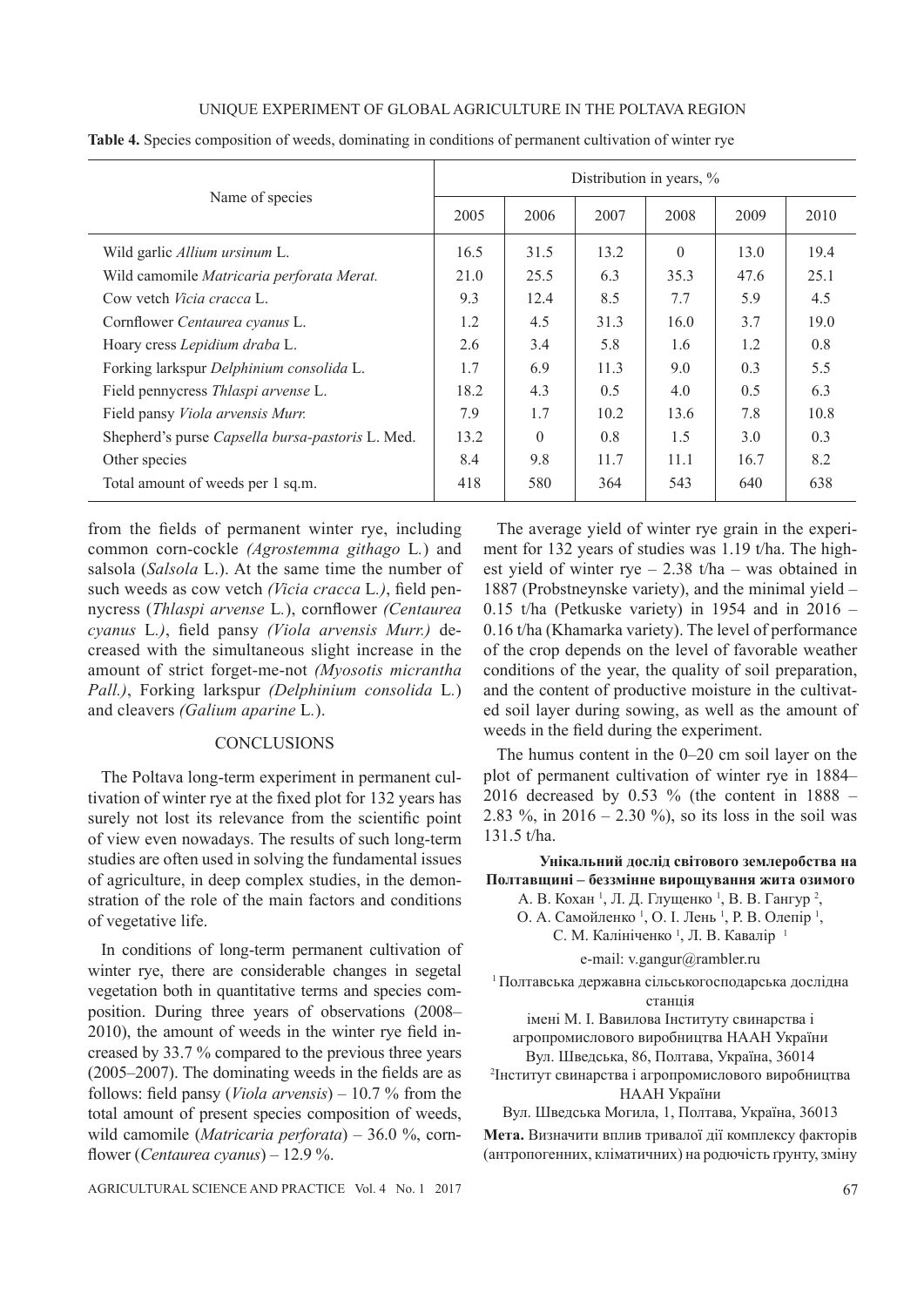фітоценозу бур'янів та продуктивності жита озимого за беззмінного вирощування. Методи. Вміст азоту у ґрунті визначали за Корнфілдом; фосфор і калій – за Чириковим; вміст неорганічних хімічних елементів у ґрунті – методом мас-спектрометрії з індуктивно-зв'язаною плазмою (I3II-MC) на емісійному мас-спектрометрі Agilent-7700× (США). **Результати.** Показано, що середня врожайність жита озимого за 1884–2016 рр. становить 1,19 т/га, однак рівень продуктивності культури змінювався залежно від сприятливості погодних умов року, якості підготовки грунту та вмісту продуктивної вологи в посівному шарі ґрунту на час сівби, ступеня забур'яненості посіву в досліді. Висновки. Результати досліджень можна використовувати для вирішення фундаментальних питань землеробства, для глибоких комплексних досліджень, демонстрації ролі основних факторів і умов життя рослин.

Ключові слова: жито, беззмінний посів, сорт, урожайність, гумус, забур'яненість.

#### **Уникальный опыт мирового земледелия на Полтавщине – бессменное возделывание DЖИ ОЗИМОЙ**

А. В. Кохан<sup>1</sup>, Л. Д. Глущенко<sup>1</sup>, В. В. Гангур<sup>2</sup>, Е. А. Самойленко<sup>1</sup>, А. И. Лень<sup>1</sup>, Р. В. Олепир<sup>1</sup>, С. М. Калиниченко<sup>1</sup>, Л. В. Кавалир<sup>1</sup>

e-mail: v.gangur@rambler.ru

1 Полтавская государственная сельскохозяйственная опытная станция имени Н. И. Вавилова Института свиноводства и агропромышленного производства НААН Украины Ул. Шведская, 86, Полтава, Украина, 36014 <sup>2</sup>Институт свиноводства и агропромышленного производства НААН Украины Ул. Шведская Могила, 1, Полтава, Украина, 36013

**Цель.** Определить влияние длительного действия комплекса факторов (антропогенных, климатических) на плодородие почвы, изменение фитоценоза сорняков и продуктивность ржи озимой при бессменном возделывании. Методы. Содержание азота в почве определяли по Корнфилду; фосфор и калий – по Чирикову; содержание неорганических химических элементов в почве – методом масс-спектрометрии с индуктивносвязанной плазмой (ИСП-МС) на эмиссионном массспектрометре Agilent-7700× (США). **Результаты.** Определено, что средняя урожайность ржи озимой за 1884–2016 гг. составляет 1,19 т/га, тем не менее уровень продуктивности культуры изменялся в зависимости от благоприятности погодных условий года, качества подготовки почвы и содержания продуктивной влаги в посевном слое почвы на время посева, степени засоренности бурьянами посева в опыте. Выводы. Результаты исследований можно использовать для ре-

шения фундаментальных вопросов земледелия, для глубоких комплексных исследований, демонстрации роли основных факторов и условий жизни растений.

**Ключевые слова:** рожь, бессменный посев, сорт, урожайность, гумус, засоренность.

### **REFERENCES**

- 1. *Brazhenko IP, Gangur VV, Kramarenko IV, Len' AI, Udovenko EA*. Field crop rotations with short rotation in east Forest-Steppe. *News of Poltava State Agrarian Academy*. 2008;(3):25–30.
- 2. *Vorobyov SA, Safonov AF.* Change of the yield of permanent crops depending on meteorological conditions. *Bulletin of the Timiryazev Agricultural Academy*. Moscow, Kolos. Iss. 5:10–8.
- 3 *Mazirov MA, Safonov AF*. Long-term field experiment of RSAU-MAA: essence and stages of the development. *Bulletin of the Timiryazev Agricultural Academy*. 2010; Iss. 2:66–75.
- 4. *Gruss I, Twardowski J*. The assemblages of soil-dwelling springtails (Collembola) in winter rye under long-term monoculture and crop rotation. *Zemdirbyste-Agriculture*. 2016;**103**(2):159–166.
- 5. *Ellmer F, Peschke H, Köhn W, Chmielewski FM, Baumecker M.* Die Dauerfeldversuche an der Landwirtschaftlich-Gärtnerischen Fakultät der Humboldt-Universität zu Berlin. Übersicht und ausgewählte Ergebnisse. *Int. Symp. Dauerdüngungsversuche als Grundlage für nachhaltige Landnutzung und Quanti¿ zierung von Stoffkreisläufen*. Eds W. Mehrbach, M. Körschens. (3–5 Juni 1999 in Halle/Saale). UFZ-Bericht. 1999;24:21–24.
- 6. *Böttcher H., Garz J.* Auswirkungen unterschiedlicher Düngung auf Ertrag und Verarbeitungsqualität des Roggens bei langjährigem Anbau in Selbstfolge und Fruchtwechsel – Ergebnisse des Dauerversuches "Ewiger Roggenbau". *PÀ anzenbauwissenschaften*. 2000;**4**(1):  $1 - 8$
- 7. *Gollner MJ, Wagentristl H, Liebhard P, Friedel JK*. Yield and arbuscular mycorrhiza of winter rye in a 40-year fertilisation trial. *Agronomy for Sustainable Development*. 2011;**31**(2):373–8.
- 8. *Szmidt L, Warnstorff K, Dörfel H, Leinweber P, Lange H, Merbach W.* The influence of fertilization and rotation on soil organic matter and plant yields in the long-term *Eternal Rye* trial in Halle (Saale), Germany. *J Plant Nutr Soil Sci*. 2000;**163**(6):639–48.
- 9. *Körschens M*. Die wichtigsten Dauerfeldversuche der Welt: Übersicht, Bedeutung, Ergebnisse. *Archives of Agronomy and Soil Science*. 1997;**42**(3–4):157–68.
- 10. *Schliephake W, Garz J, Stumpe H.* Verbleib des 15N nach einmaliger Verabreichung von markiertem Düngestickstoff im Dauerversuch Ewiger Roggenbau Halle. *J Plant Nutr Soil Sci*. 1999;**162**:429–35.
- 11. *Böttcher H, Weipert D, Hagedorn E, Garz J.* Zur Verarbeitungsfähigkeit des Erntegutes aus dem Dauer-

68 AGRICULTURAL SCIENCE AND PRACTICE Vol. 4 No. 1 2017